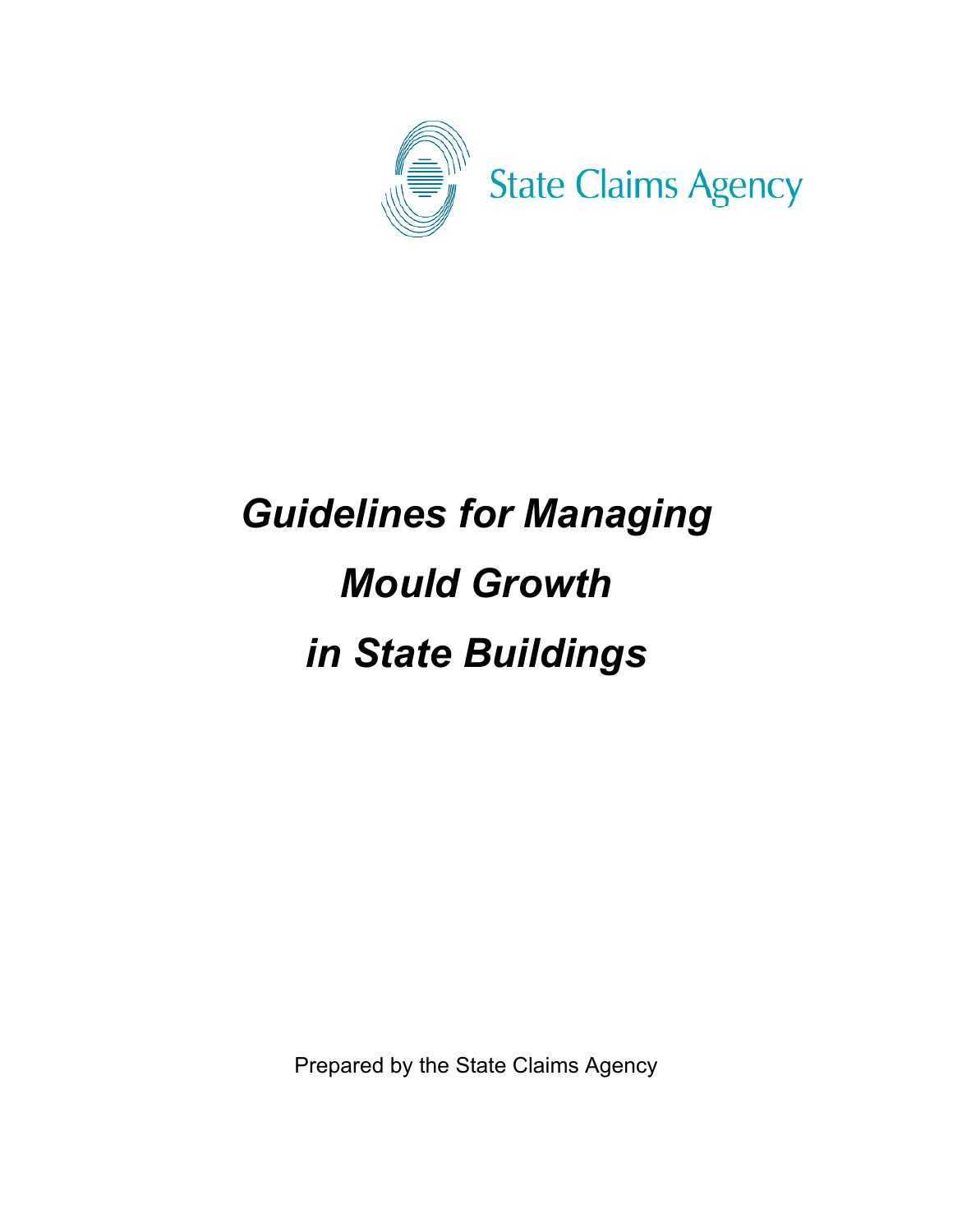## Index

- **1. Background**
- **2. What are moulds?**
- **3. What are the possible health effects?**
- **4. How do you prevent mould growth?**
- **5. How do you identify a mould problem?**
- **6. How do you manage mould growth?**
- **7. Cleaning methods**
- **8. Prevention of exposure during remediation**
- **9. Personal protective equipment**
- **10. How do I ensure the clean up job is complete?**

**This Guideline has been produced solely for use by State Authorities that come within the remit of the State Claims Agency, as established by the National Treasury Management Agency (Amendment) Act, 2000. The State Claims Agency does not bear responsibility for use of the guideline or reliance on it in any manner by any other third party.** 

\_\_\_\_\_\_\_\_\_\_\_\_\_\_\_\_\_\_\_\_\_\_\_\_\_\_\_\_\_\_\_\_\_\_\_\_\_\_\_\_\_\_\_\_\_\_\_\_\_\_\_\_\_\_\_\_\_\_\_\_\_\_\_\_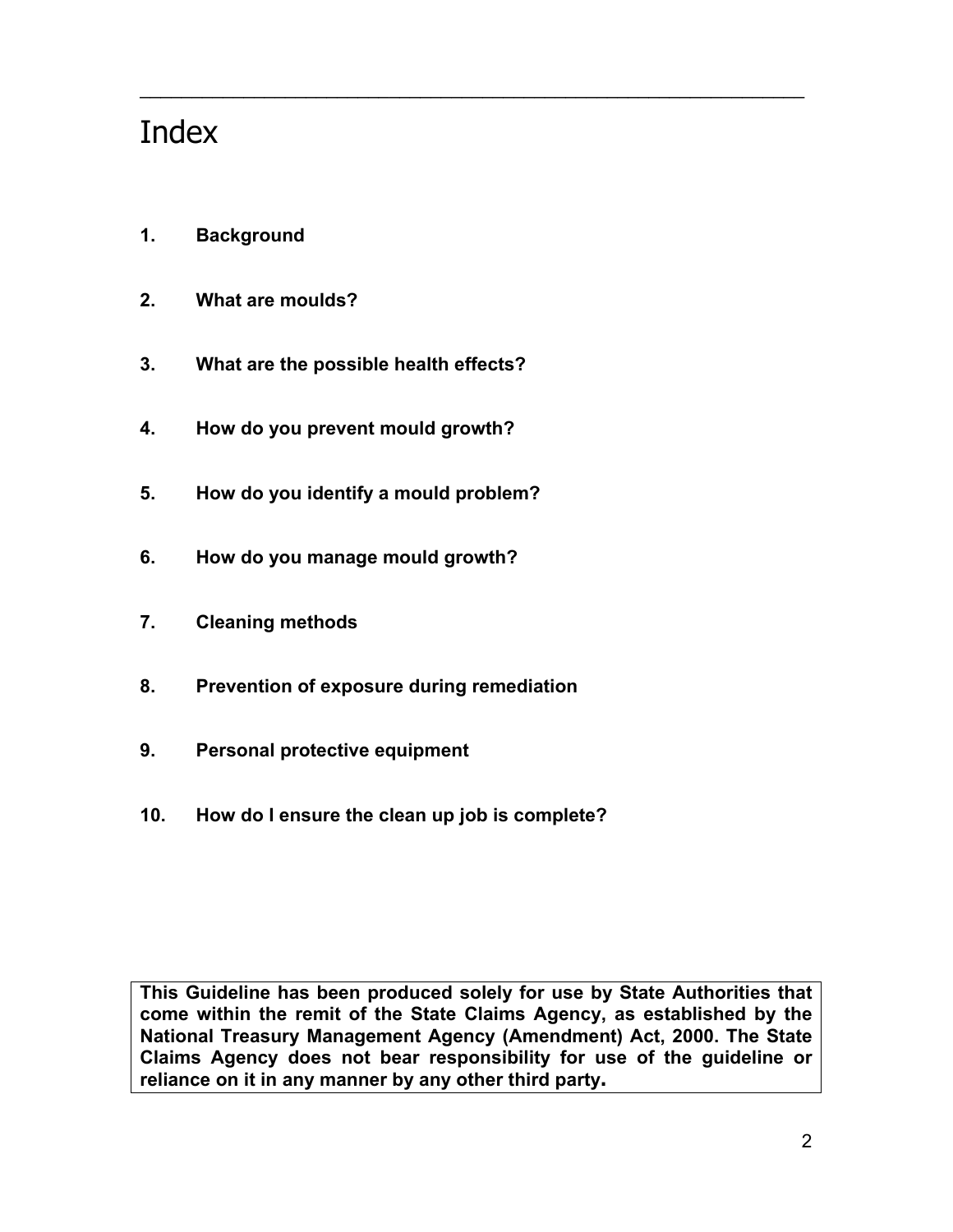## **1. Background**

In the US and Canada, there have been a significant number of personal injury claims for ill health resulting from toxic mould exposure. In the UK and Europe, claims activity involving toxic mould has been more limited. However insurers, risk managers and others involved in this area are maintaining a watching brief and there is concern that it could be a source of mass action in the future.

\_\_\_\_\_\_\_\_\_\_\_\_\_\_\_\_\_\_\_\_\_\_\_\_\_\_\_\_\_\_\_\_\_\_\_\_\_\_\_\_\_\_\_\_\_\_\_\_\_\_\_\_\_\_\_\_\_\_\_\_\_\_\_\_

In order to be in a strong position to defend any future claims that may be taken against the State, the State Claims Agency (SCA) carried out a survey of moulds in State buildings. The primary purpose of the survey was to quantify the extent of building contamination by mould and to recommend appropriate risk management controls*.* 

The findings of the survey have informed this and other SCA guidelines on mould.

## **2. What are moulds?**

Moulds are part of the natural environment. They are fungi which play an important part in nature by breaking down dead organic matter such as fallen leaves and dead trees. Mould may begin growing indoors when spores land on surfaces that are wet. The individual spores are invisible to the naked eye. However, when they grow en masse they are visible as the black, blue, green etc staining that people associate with mould.

Some moulds can produce vapors, which are detectable by the human nose at very low concentrations. This is what gives the unpleasant 'musty' odour associated with dampness and mould growth.

Most moulds grow well at warm ambient (15<sup>0</sup>-25<sup>0</sup>C) temperatures, but a few prefer lower or higher temperatures. All moulds require a steady supply of nutrition and moisture to live and grow. Nutrition, in the context of buildings, is provided by flour dust, cooking oil droplets, skin scales, hair, spiders' webs, wall paper, plaster-board, wood etc. Indoors, moisture can result from flooding, leaking pipes, damp etc.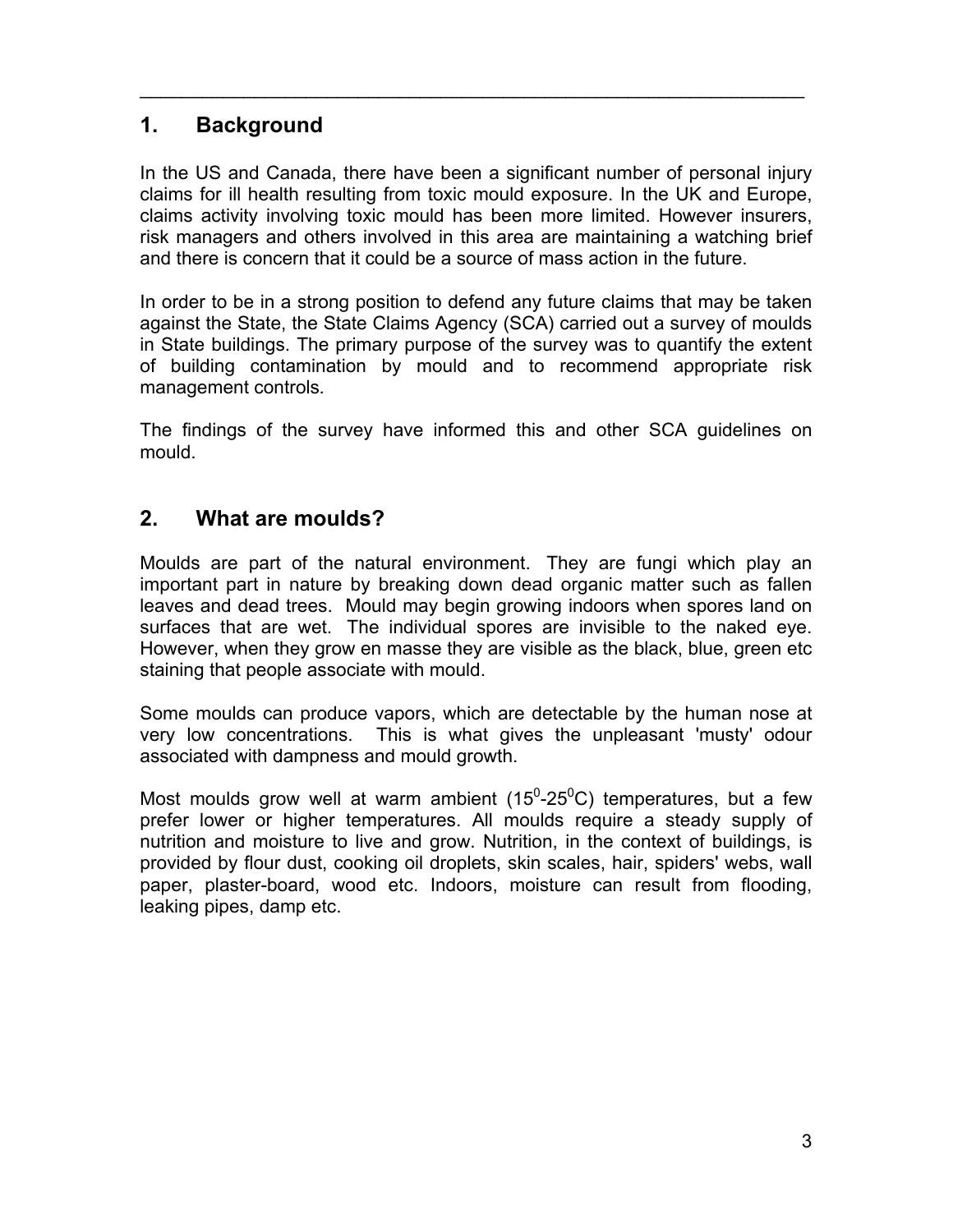## **3. What are the possible health effects?**

Exposure to mould does not always present a health problem. However, a percentage of the population are sensitive to moulds. The types and severity of symptoms depend on;

\_\_\_\_\_\_\_\_\_\_\_\_\_\_\_\_\_\_\_\_\_\_\_\_\_\_\_\_\_\_\_\_\_\_\_\_\_\_\_\_\_\_\_\_\_\_\_\_\_\_\_\_\_\_\_\_\_\_\_\_\_\_\_\_

- the types of mould present some moulds are not associated with causing ill health effects
- the extent of the mould growth ill health effects are usually associated with areas of large mould growth
- the extent of an individual's exposure. There are no occupational exposure limit's (OEL's) set for mould spores, i.e. there is no agreed limit for the number of mould spores that it is safe for an individual to be exposed to over an 8 hour day.
- the ages of the individuals (e.g children, elderly) and their existing sensitivities or allergies.

Mould growth could cause the following ill health effects;

- Allergic Reactions
- Asthma can trigger attacks or worsen existing conditions
- Irritant Effects of the eyes, skin, nose, throat, and lungs
- Opportunistic Infections people with weakened immune systems e.g. children, the elderly, ill may be more vulnerable to infections by moulds.

Moulds can also produce toxic substances called mycotoxins. The presence of mould in a building does not necessarily mean that mycotoxins are present or that they are present in large quantities. There is some evidence to suggest that toxic moulds can cause ill-health. However, a causal link between the presence of the toxic mould and these conditions has not been proven and research is on going.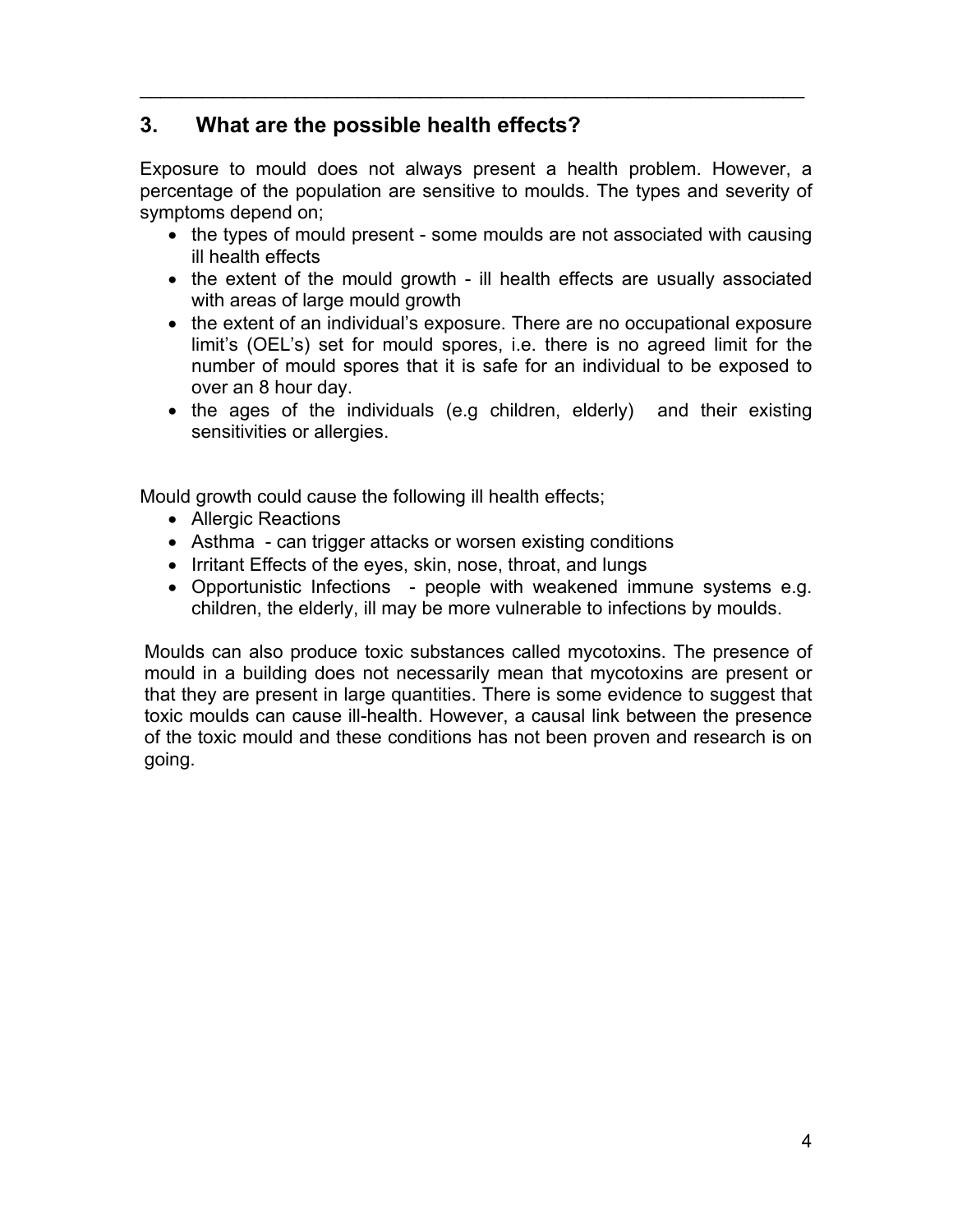## **4. How do you prevent mould growth?**

Mould spores are ever-present in outdoor air and therefore it is not possible to entirely exclude them from the indoor environment. *The most important fact about moulds is their need for moisture. If there is no moisture supply they will not grow. The key to the prevention of mould growth is to eliminate all sources of moisture.* 

\_\_\_\_\_\_\_\_\_\_\_\_\_\_\_\_\_\_\_\_\_\_\_\_\_\_\_\_\_\_\_\_\_\_\_\_\_\_\_\_\_\_\_\_\_\_\_\_\_\_\_\_\_\_\_\_\_\_\_\_\_\_\_\_

This includes;

- Fixing leaky plumbing immediately
- Preventing water leaking in from the exterior, clearing gutters regularly and repairing any damage to gutters.
- Preventing condensation by increasing the surface temperature or by reducing the humidity in the air. Surface temperature can be increased by insulating or by increasing air circulation. Humidity can be reduced by repairing leaks and increasing ventilation. Ideally humidity should be below 60% relative humidity.
- Venting dryers to the outdoors
- Fixing rising damp problems

If water damage has occurred, despite the above control measures e.g. flooding, it is critical to take immediate action to reduce the risk of mould growing. The guidelines (table A) should be followed within 48 hours to prevent mould growth;

| <b>Water-Damaged</b><br><b>Material</b>                                | <b>Actions</b> |                                                   |                                |        |         |  |  |
|------------------------------------------------------------------------|----------------|---------------------------------------------------|--------------------------------|--------|---------|--|--|
| <b>Books and papers</b>                                                |                | For non-valuable items, discard books and papers. |                                |        |         |  |  |
|                                                                        |                | Photocopy<br>originals.                           | valuable/important             | items, | discard |  |  |
|                                                                        |                |                                                   | Freeze (in frost-free freezer) |        |         |  |  |
| <b>Carpet and</b><br>backing - dry                                     |                | Remove water with water extraction vacuum.        |                                |        |         |  |  |
| within 24-48                                                           |                | Reduce ambient humidity levels with dehumidifier. |                                |        |         |  |  |
| hours                                                                  | $\bullet$      | Accelerate drying process with fans.              |                                |        |         |  |  |
| <b>Ceiling tiles</b>                                                   |                | Discard and replace.                              |                                |        |         |  |  |
| <b>Cellulose</b><br>insulation<br>(wall paper, plaster<br>board, wood) |                | Discard and replace.                              |                                |        |         |  |  |

Table A. Guidelines on actions to be taken after water damage has occurred.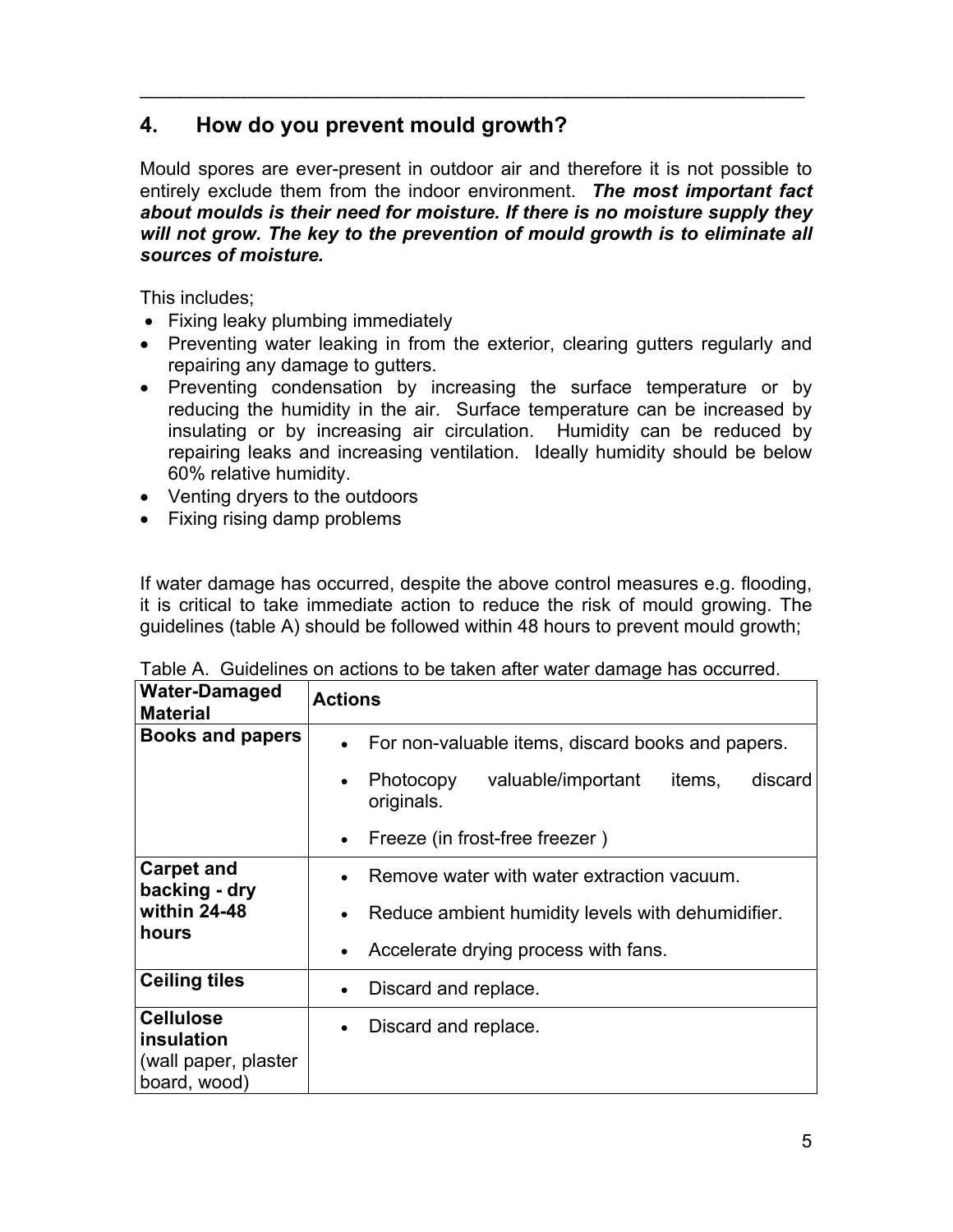| <b>Concrete or</b><br>cinder block                                  | Remove water with water extraction vacuum.                                                                                                               |
|---------------------------------------------------------------------|----------------------------------------------------------------------------------------------------------------------------------------------------------|
| surfaces                                                            | Accelerate drying process with dehumidifiers, fans,<br>$\bullet$<br>and/or heaters.                                                                      |
| <b>Fiberglass</b><br>insulation                                     | Discard and replace.<br>$\bullet$                                                                                                                        |
| surface,<br><b>Hard</b><br>flooring<br>porous<br>(Linoleum, ceramic | Vacuum or damp wipe with water and mild detergent<br>and allow to dry; scrub if necessary.                                                               |
| tile, vinyl)                                                        | Check to make sure underflooring is dry; dry<br>underflooring if necessary.                                                                              |
| Non-porous, hard<br>surfaces<br>(Plastics, metals)                  | Vacuum or damp wipe with water and mild detergent<br>$\bullet$<br>and allow to dry; scrub if necessary.                                                  |
| <b>Upholstered</b><br>furniture                                     | Remove water with water extraction vacuum.                                                                                                               |
|                                                                     | Accelerate drying process with dehumidifiers, fans,<br>$\bullet$<br>and/or heaters.                                                                      |
|                                                                     | May be difficult to completely dry within 48 hours $-$<br>disposal may be only option                                                                    |
| <b>Wallboard</b>                                                    | May be dried in place if there is no obvious swelling<br>and the seams are intact. If not, remove, discard, and<br>replace.                              |
|                                                                     | Ventilate the wall cavity, if possible.<br>$\bullet$                                                                                                     |
| <b>Curtains, blinds</b>                                             | instructions<br>Follow<br>laundering or<br>cleaning<br>$\bullet$<br>recommended by the manufacturer.                                                     |
| <b>Wood surfaces</b>                                                | Remove moisture<br>immediately<br>and<br>use<br>dehumidifiers, gentle heat, and fans for drying. (Use<br>caution when applying heat to hardwood floors.) |
|                                                                     | Treated or finished wood surfaces may be cleaned<br>$\bullet$<br>with mild detergent and clean water and allowed to<br>dry.                              |
|                                                                     | Wet paneling should be pried away from wall for<br>drying.                                                                                               |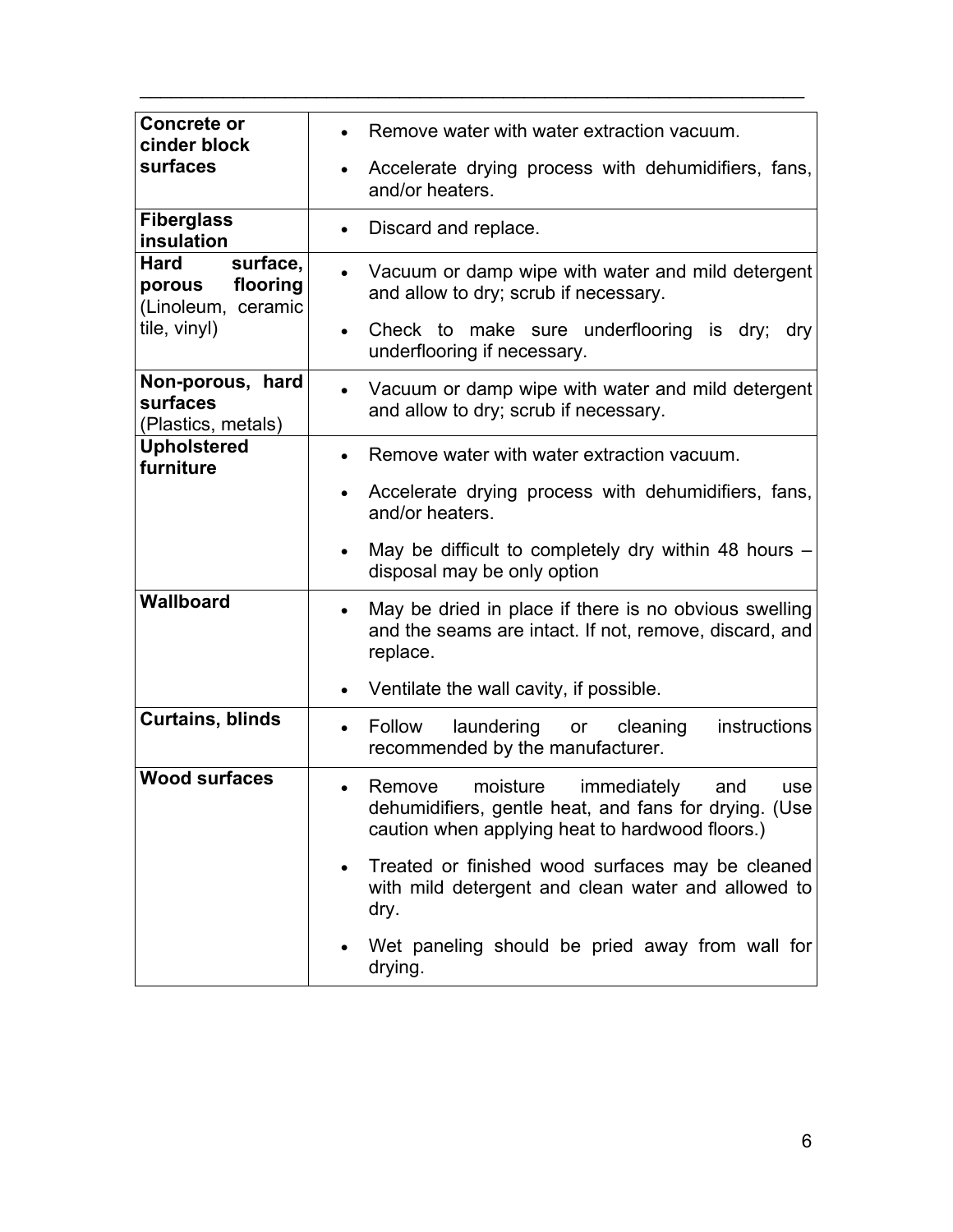## **5. How do you identify a mould problem?**

*Early detection and remediation of mould growth is critical.* Internal cleaning staff can deal with smaller areas of growth  $(<$ 3m<sup>2</sup>). Larger areas will have to be dealt with by specialist expertise with significant clean up costs (similar to those for asbestos). Accommodation Officers / Managers of buildings should ensure that a formal bi-annual check of areas, which are deemed higher risk of having moisture problems, is completed.

\_\_\_\_\_\_\_\_\_\_\_\_\_\_\_\_\_\_\_\_\_\_\_\_\_\_\_\_\_\_\_\_\_\_\_\_\_\_\_\_\_\_\_\_\_\_\_\_\_\_\_\_\_\_\_\_\_\_\_\_\_\_\_\_

The identification of a mould problem does not require specialist expertise. Where there is evidence of dark patches of growth and staining on a surface and/or where there is a moisture source allied with a musty odour, it is likely that mould is present.

In most situations it is not critical to identify the type of mould. However, if occupiers of the buildings have already complained of ill health effects then specialist expertise must be used to determine the exact mould type as this will confirm or otherwise whether the mould may have contributed to their ill health. This will be vitally important to preventing subsequent claims that may arise. Where no one has complained of ill health associated with the mould growth, sampling and further identification is not required. In both situations, the priority is to remove the mould and remediation work should be undertaken whatever the type.

Where the mould growth occurs as a result of the ingress of contaminated water, e.g. from a sewage leak, professional help should be sought because of the additional risk of Weil's disease, gastro intestinal infections etc.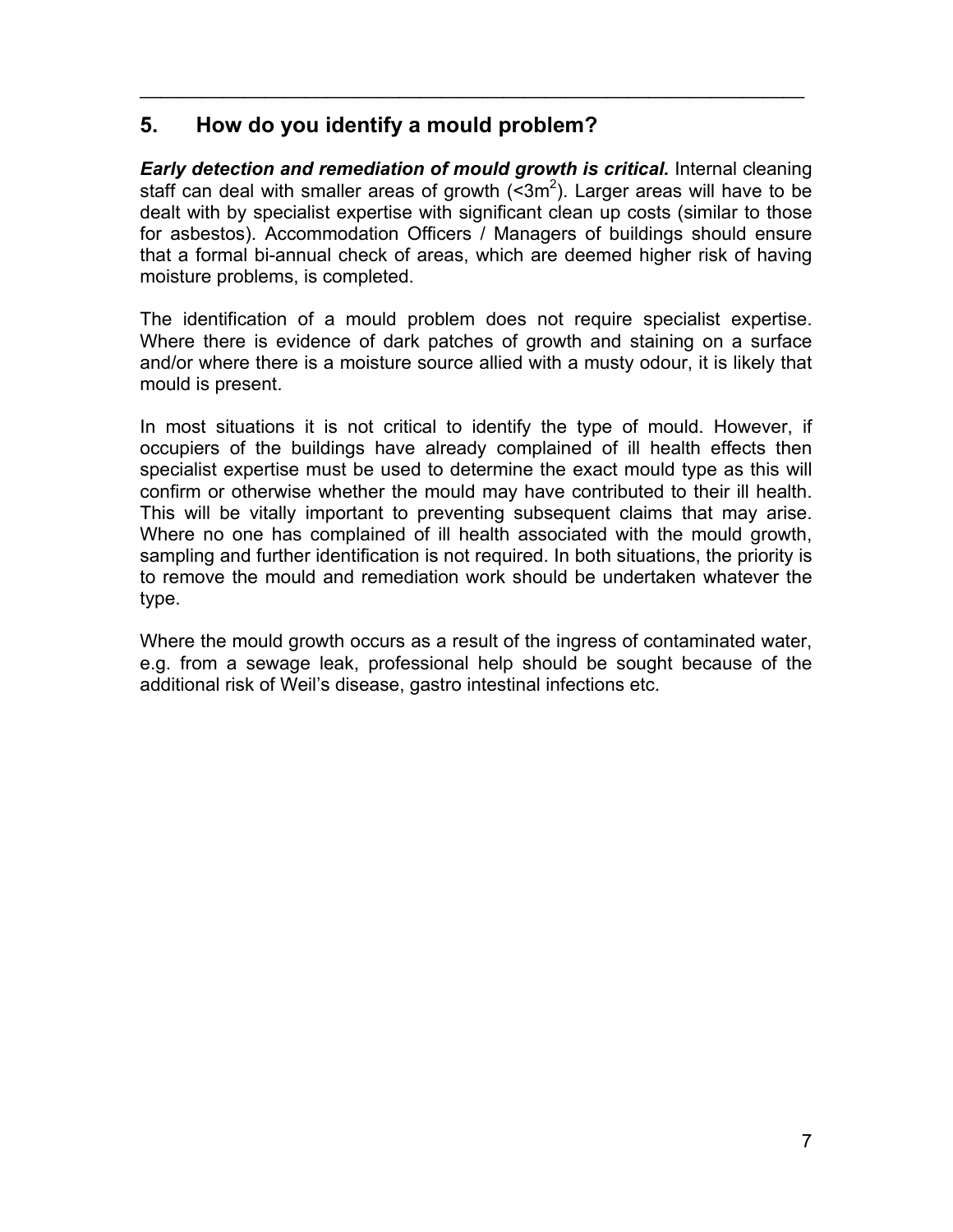## **6. How do you manage mould growth?**

Mould problems are not a new phenomenon and are even mentioned in the bible where it describes a house desecrated by mould as an unfit place to live. The bible even recommends remedial measures!!

\_\_\_\_\_\_\_\_\_\_\_\_\_\_\_\_\_\_\_\_\_\_\_\_\_\_\_\_\_\_\_\_\_\_\_\_\_\_\_\_\_\_\_\_\_\_\_\_\_\_\_\_\_\_\_\_\_\_\_\_\_\_\_\_

Where a suspected mould growth is discovered, Accommodation Officers / Managers of the building will carry out an assessment and decide on the appropriate action to be taken. Flowchart A sets out the procedures to be followed after a suspected mould growth has been identified.

#### **Assess**

The appropriate personal protective equipment must be worn by the individual(s) completing the assessment (see section 9).

The assessment should establish the;

- area of surface covered by the mould growth,
- type of materials affected e.g. plasterboard, ceiling tiles
- source of the moisture problem

It is possible that mould may be growing on hidden surfaces, such as the back side of dry lining, wallpaper, paneling, the top of ceiling tiles, the underside of carpets, rugs, mats, etc.

*The area of the mould growth determines who would be suitable to carry out the remediation and how it should be tackled.* If the area covered by mould is less than  $3m^2$  then work can be carried out by trained staff. Trained Staff are staff who have read and fully comprehend the *Guidelines for Cleaning Staff on managing mould growth* and have been provided with the appropriate personal protective equipment and instructed in its use. For larger areas  $(>3m^2)$ or where it is judged that there is a high risk to staff or building occupants for other reasons (e.g. source of water ingress from a sewage leak), a professional cleaning company will be engaged.

The size of the area determines the degree of containment required while carrying out the remediation work. If the area affected is approximately  $3m^2$  or less then the work could be undertaken without containment. If work cannot commence immediately the area should be swabbed with 10% bleach and sealed off with a polyethylene membrane at least 450 mm bigger than the patch on all sides.

#### **Fix the moisture problem**

If the mould is removed without removing the moisture source, the problem is highly likely to reoccur.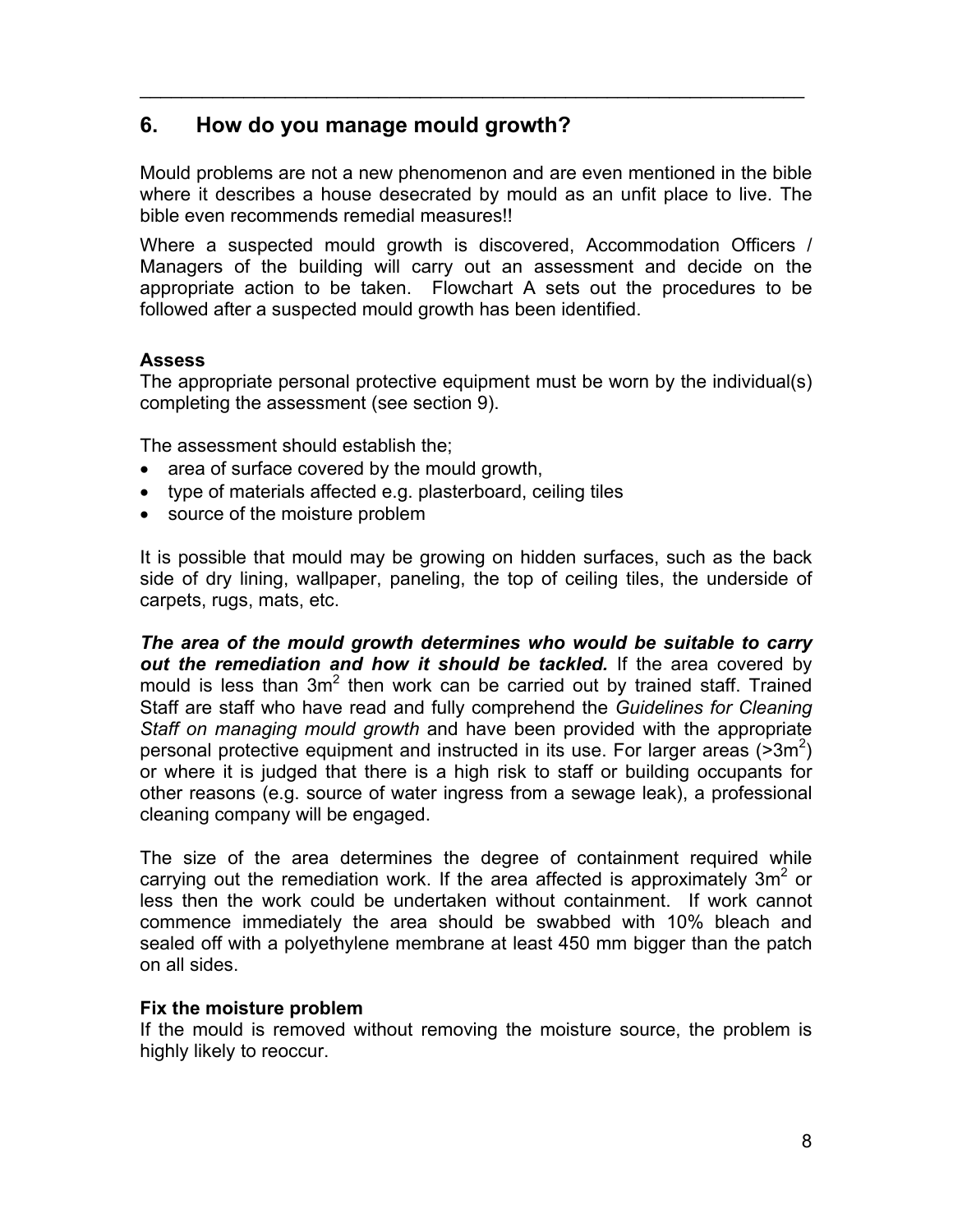#### **Clean up**

Persons, other than the cleaners, should be excluded from the area being remediated while work is on going and for 24 hours after.

\_\_\_\_\_\_\_\_\_\_\_\_\_\_\_\_\_\_\_\_\_\_\_\_\_\_\_\_\_\_\_\_\_\_\_\_\_\_\_\_\_\_\_\_\_\_\_\_\_\_\_\_\_\_\_\_\_\_\_\_\_\_\_\_

The approach to clean up depends on the surface area affected by the mould, and the material to be cleaned. (see section 7)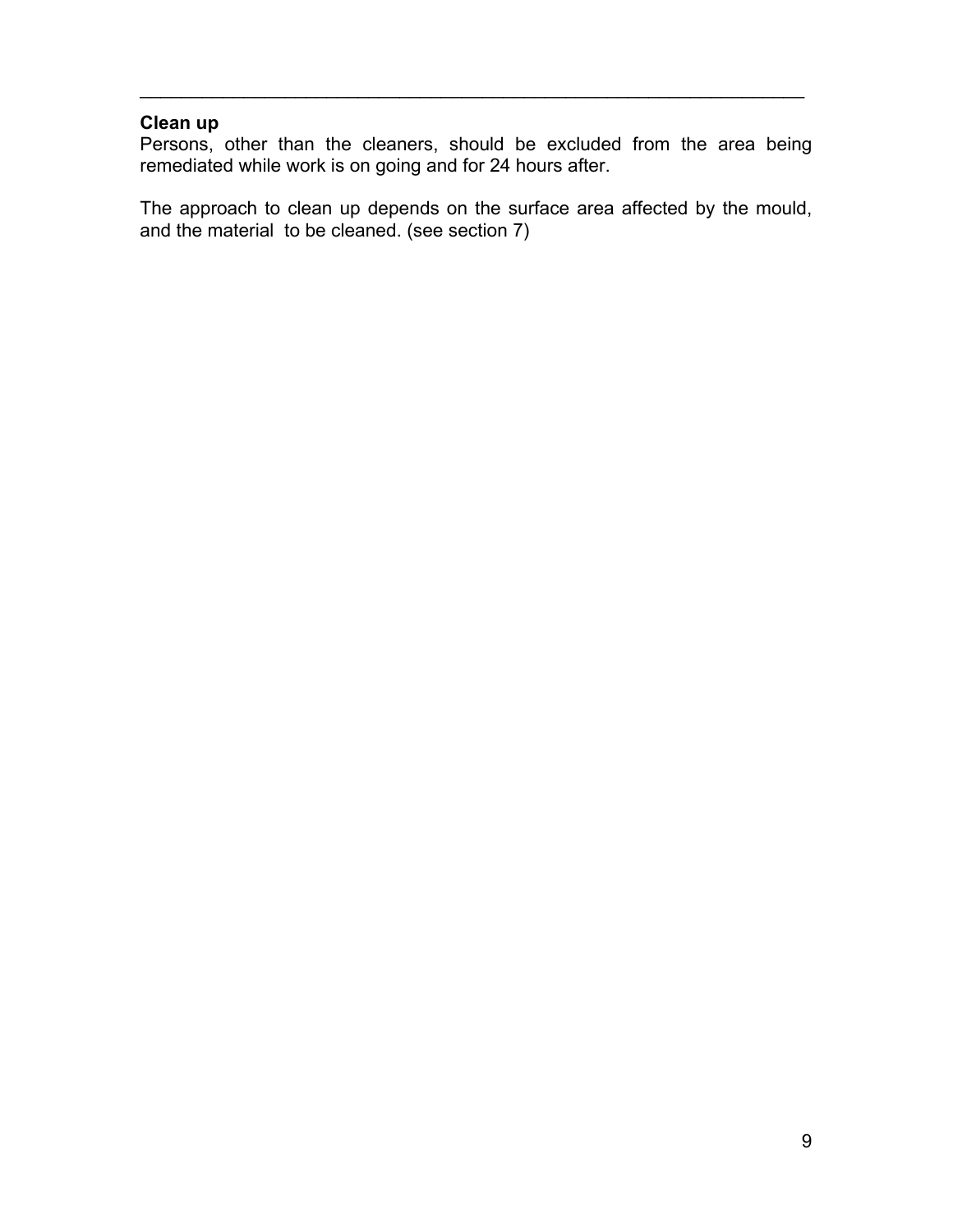

**Flowchart A : Procedures for assessment and managing mould growth**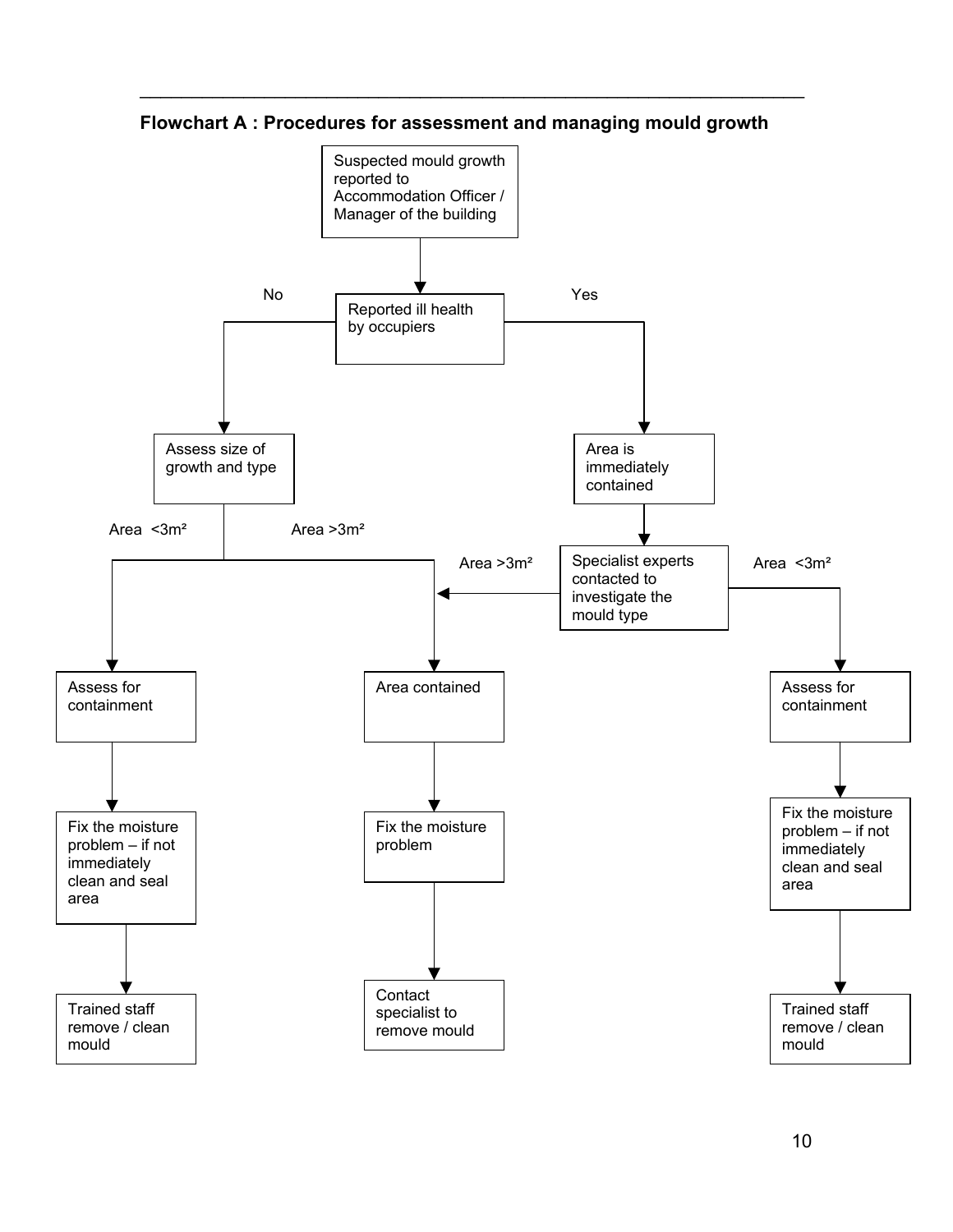## **7. Cleaning methods**

Cleaning staff with existing respiratory conditions should not take part in cleaning and remediation of moulds. The appropriate personal protective equipment must be worn by the individual(s) involved in cleaning of moulds (see section 9).

\_\_\_\_\_\_\_\_\_\_\_\_\_\_\_\_\_\_\_\_\_\_\_\_\_\_\_\_\_\_\_\_\_\_\_\_\_\_\_\_\_\_\_\_\_\_\_\_\_\_\_\_\_\_\_\_\_\_\_\_\_\_\_\_

#### **Damp wipe**

This method can only be used on hard surfaces by wiping or scrubbing with water and detergent.

#### **Wet vacuum**

Vacuum cleaners can be used to remove water from hard surfaces and carpets. They should not be used on porous materials or if there is insufficient water present. Where there is insufficient water the vacuum may spread spores. The vacuum and all its attachments must be cleaned and dried after use otherwise spores may stick to it.

#### **Dry vacuum with High Efficiency Particulate Air (HEPA) filter**

During final clean up a dry vacuum with a HEPA filter can be used to clean up dust that may have settled in the vicinity of the remediation area. Care must be taken when changing the filter and contents.

#### **Disposal of damaged material**

Building materials e.g. plasterboard and furnishings that cannot be salvaged must be removed for disposal.

#### **Use of chemicals and biocides**

Generally the use of chemicals or biocides does not provide a solution to mould problems. The chemicals may kill the spores but dead mould may still be allergenic. A level of spores will still remain in the air (similar to the level in the air outside). The spores will not grow if there is insufficient moisture present.

However in some cases it may not always be possible to solve the moisture problem immediately in which case the patches of mould can be sponged with a 10% solution of bleach (sodium hypochlorite) and allowed to dry. Note that some domestic bleaches have lower concentrations of sodium hypochlorite. Bleach must not be mixed with any other ammonia-containing or acidic detergents as toxic chlorine gas will be produced. Fungicides developed for use on soil, outdoor plants and grains should not be used indoors.

If the patch is so damp as to make drying impossible, the first application should be followed by another after approximately 30 minutes. The patch should then be scrubbed to remove adhering growth, loose paint and other debris which might provide nutrition to the mould. The area should then be painted with a good quality fungicidal paint.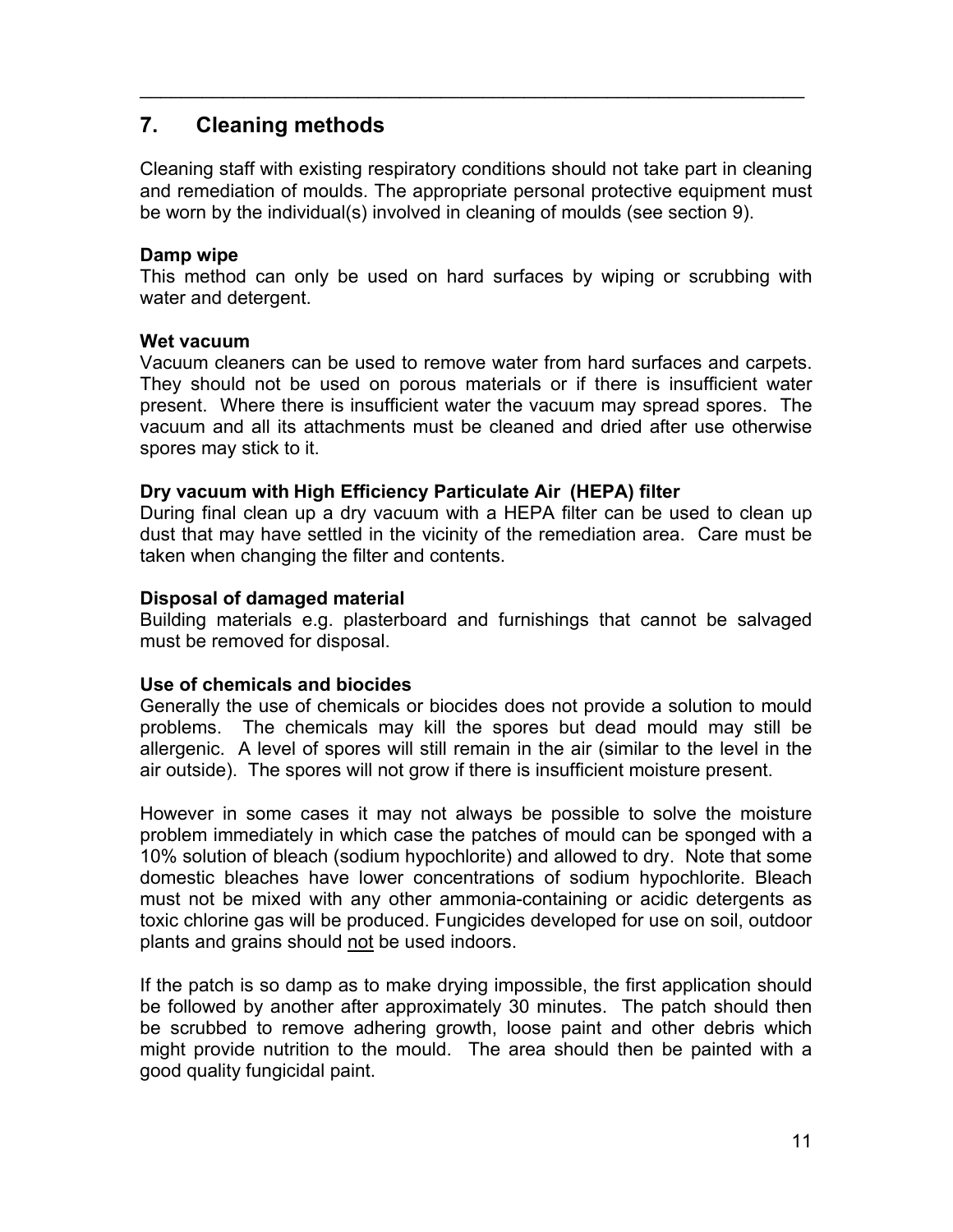Any generated waste materials e.g. removed damaged material, vacuum filters, PPE, cleaning materials, etc, must be disposed of. This requires them to be placed in strong (e.g 6mm) sealable polyethylene bags. Larger items can be covered with sheeting and sealed with duct tape to protect those carrying the waste.

\_\_\_\_\_\_\_\_\_\_\_\_\_\_\_\_\_\_\_\_\_\_\_\_\_\_\_\_\_\_\_\_\_\_\_\_\_\_\_\_\_\_\_\_\_\_\_\_\_\_\_\_\_\_\_\_\_\_\_\_\_\_\_\_

The following tables show the recommended methods for cleaning/remediating mould growth on different surfaces and for different surface areas of growth.

| Material or Furnishing Affected                                  | Damp<br>wipe | Wet<br>vacuum | Hepa<br>vacuum<br>after<br>drying |
|------------------------------------------------------------------|--------------|---------------|-----------------------------------|
| Books and papers                                                 |              |               | ✓                                 |
| Carpet and backing                                               | ✓            | ✓             |                                   |
| Concrete or cinder block                                         |              | ✓             | ✓                                 |
| Hard surface, porous flooring (linoleum, ceramic tile,<br>vinyl) |              | $\checkmark$  | ✓                                 |
| Non-porous, hard surfaces (plastics, metals)                     | ✓            | ✓             | ✓                                 |
| Upholstered furniture & curtains                                 |              | ✓             | ✓                                 |
| Wallboard (drywall and gypsum board)                             |              |               | ✓                                 |
| Wood surfaces                                                    | ✓            | ✓             | ✓                                 |

**Table B. Total area of mould growth less than 3 m2**

### Table C. Total area of mould growth between 3m<sup>2</sup> and 30 m<sup>2</sup>

| Material or Furnishing Affected                                              | Damp<br>wipe | Wet<br>vacuum | Hepa<br>vacuum<br>after<br>drying | Discard where<br>remediation is<br>not possible |
|------------------------------------------------------------------------------|--------------|---------------|-----------------------------------|-------------------------------------------------|
| Books and papers                                                             |              |               | ✓                                 |                                                 |
| Carpet and backing                                                           |              | ✓             | ✓                                 | $\checkmark$                                    |
| Concrete block                                                               |              | ✓             | ✓                                 |                                                 |
| (linoleum,<br>Hard<br>surface,<br>flooring<br>porous<br>ceramic tile, vinyl) | ✓            | ✓             | ✓                                 |                                                 |
| Non-porous, hard surfaces (plastics, metals)                                 | $\checkmark$ | ✓             | $\checkmark$                      |                                                 |
| Upholstered furniture & curtains                                             |              | ✓             | ✓                                 | ✓                                               |
| Wallboard                                                                    |              |               | ✓                                 | ✓                                               |
| Wood surfaces                                                                | ✓            | ✓             | ✓                                 |                                                 |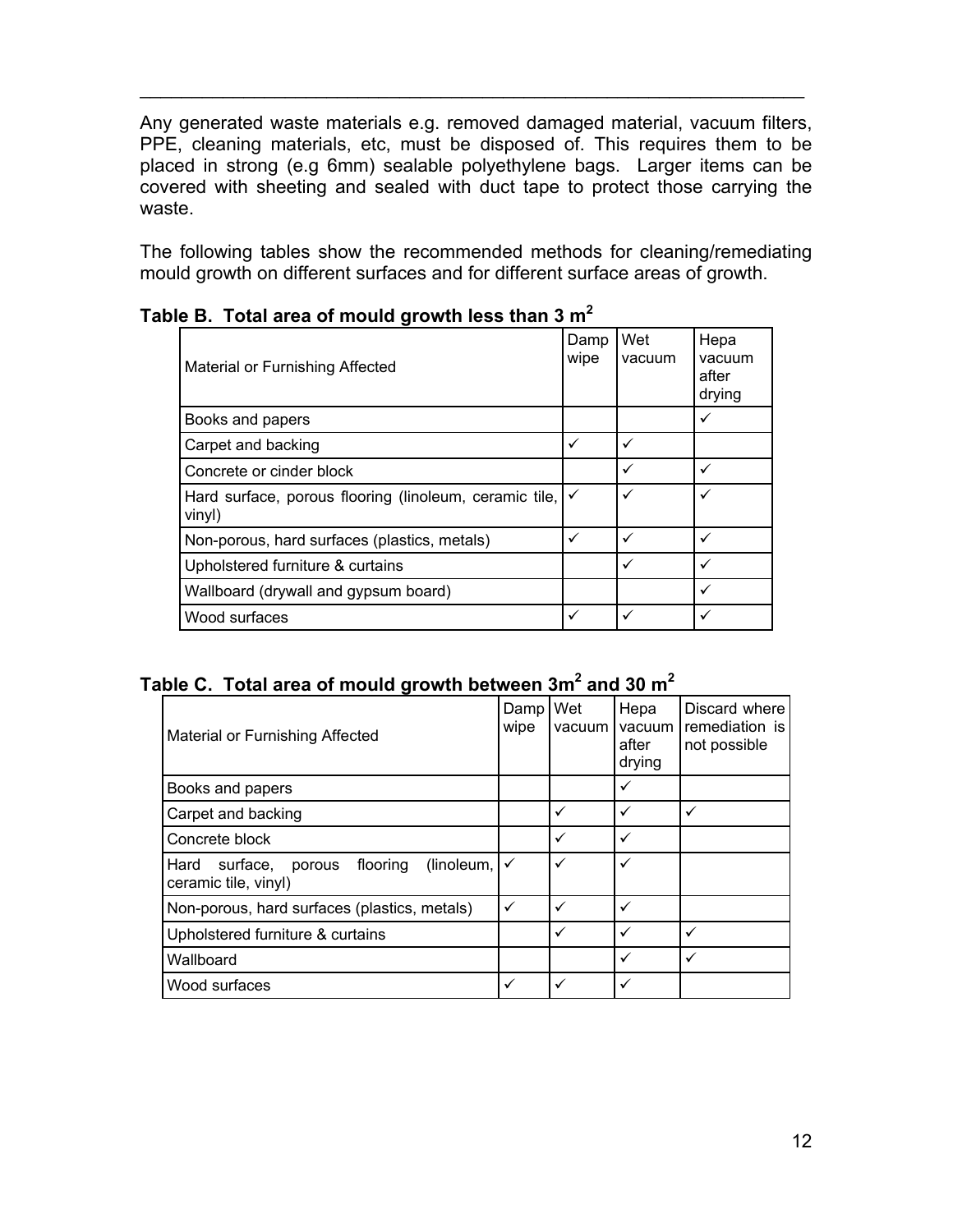| avie D. Total area Of Moulu growth greater than 50 mi                        |              |               |                                   |                                                 |  |  |
|------------------------------------------------------------------------------|--------------|---------------|-----------------------------------|-------------------------------------------------|--|--|
| Material or Furnishing Affected                                              | Damp<br>wipe | Wet<br>vacuum | Hepa<br>vacuum<br>after<br>drying | Discard where<br>remediation is<br>not possible |  |  |
| Books and papers                                                             |              |               | $\checkmark$                      |                                                 |  |  |
| Carpet and backing                                                           |              |               | $\checkmark$                      | ✓                                               |  |  |
| Concrete or block                                                            |              | ✓             | $\checkmark$                      |                                                 |  |  |
| (linoleum,<br>flooring<br>Hard<br>surface,<br>porous<br>ceramic tile, vinyl) |              | ✓             | $\checkmark$                      | ✓                                               |  |  |
| Non-porous, hard surfaces (plastics, metals)                                 | ✓            | ✓             | $\checkmark$                      |                                                 |  |  |
| Upholstered furniture & curtains                                             | ✓            | ✓             |                                   | ✓                                               |  |  |
| Wallboard                                                                    |              |               | $\checkmark$                      | ✓                                               |  |  |
| Wood surfaces                                                                | ✓            |               | ✓                                 |                                                 |  |  |

## **Table D. Total area of mould growth greater than 30 m2**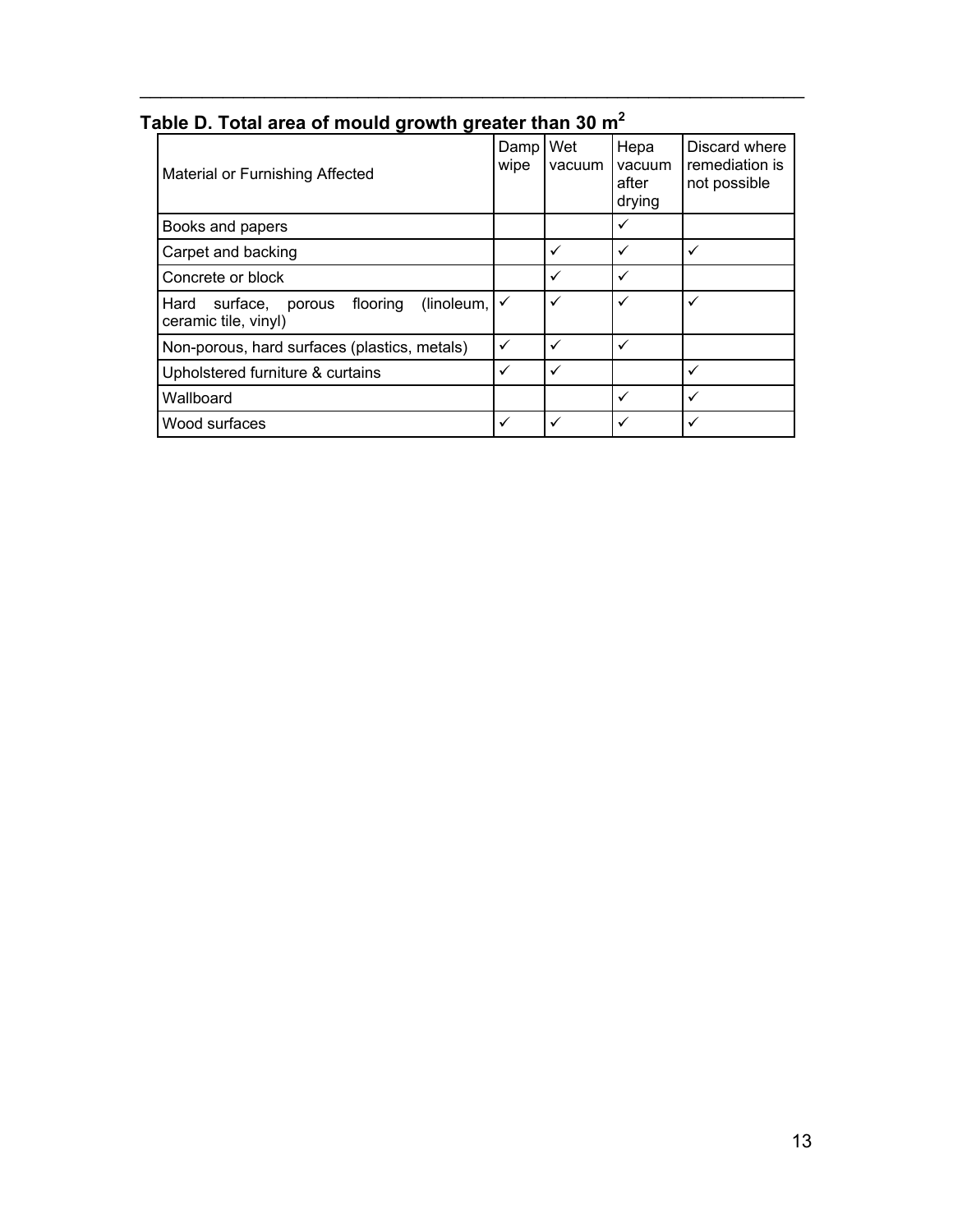## **8. Prevention of exposure during remediation**

#### **Containment**

The purpose of containment during remediation activities is to limit release of spores into the air and surroundings, in order to minimize the exposure of cleaners and building occupants to mould. Mould and mouldy debris should not be allowed to spread to areas in the building beyond the contaminated site.

\_\_\_\_\_\_\_\_\_\_\_\_\_\_\_\_\_\_\_\_\_\_\_\_\_\_\_\_\_\_\_\_\_\_\_\_\_\_\_\_\_\_\_\_\_\_\_\_\_\_\_\_\_\_\_\_\_\_\_\_\_\_\_\_

The size of the area determines the degree of containment required while carrying out the remediation work.

As previously stated, areas larger than  $3m<sup>2</sup>$  must be remediated by specialist contractors who are responsible for the specification and provision of their own containment.

#### **Surface area of mould growth <3m<sup>2</sup>**

If the area affected is approximately  $3m^2$  or less then the work could be undertaken without containment. However, persons, other than the cleaners, should be excluded from the area being remediated while work is on going and for 24 hours after. Appropriate signage and/or barriers should be erected.

If work cannot commence immediately the area should be swabbed with 10% bleach and sealed off with a polyethylene membrane at least 450 mm bigger than the patch on all sides.

#### **Surface area of mould growth >3m2 and <30m2**

Limited containment is generally recommended for areas involving between 3 and 30  $\mathrm{m}^2$  of mould contamination. The enclosure around the mouldy area should consist of a single layer of 6-mm fire-retardant polyethylene sheeting. The containment should have a slit entry and covering flap on the outside of the containment area.

For small areas, the polyethylene sheeting can be fixed to floors and ceilings with tape. For larger areas, a steel or wooden stud frame can be erected and polyethylene sheeting attached to it. All air vents, doors service ducts etc within the containment area must be sealed with polyethylene sheeting to minimize the migration of contaminants to other parts of the building. If there are air handling units or air conditioning units in the vicinity of mould growth on ceiling tiles the units will have to be taken out of service and thoroughly cleaned, filters replaced etc after remediation.

The containment area must be maintained under negative pressure relative to surrounding areas. This will ensure that contaminated air does not flow into adjacent areas. This can be done with a HEPA-filtered fan unit exhausted outside of the building. For small, easily contained areas, an exhaust fan ducted to the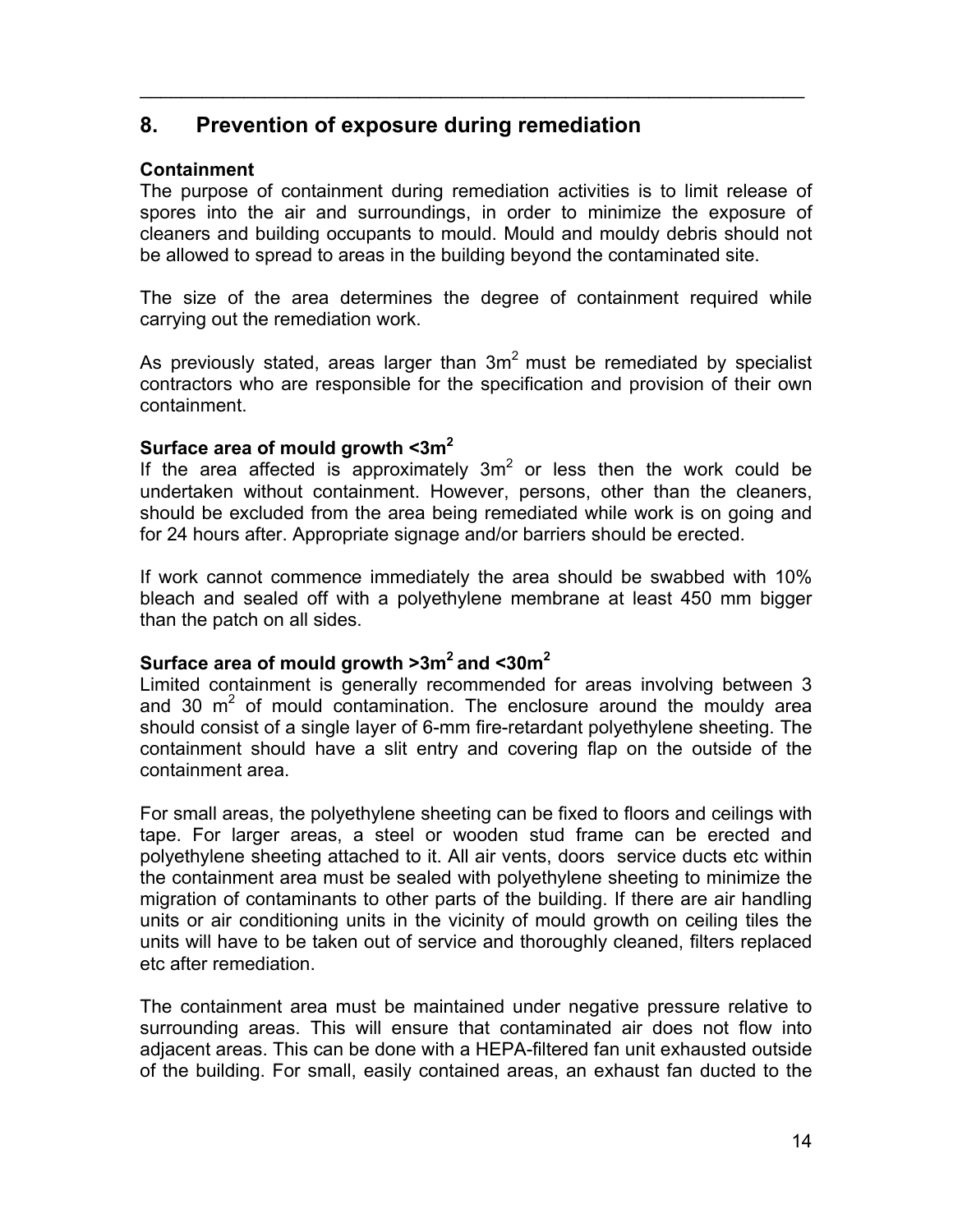outdoors can also be used. The surfaces of all objects removed from the containment area should be cleaned or bagged prior to removal.

\_\_\_\_\_\_\_\_\_\_\_\_\_\_\_\_\_\_\_\_\_\_\_\_\_\_\_\_\_\_\_\_\_\_\_\_\_\_\_\_\_\_\_\_\_\_\_\_\_\_\_\_\_\_\_\_\_\_\_\_\_\_\_\_

#### **Surface area of mould growth >30m<sup>2</sup>**

Full containment is recommended for the cleanup of mould-contaminated surface areas greater than 30m<sup>2</sup> or in any situation in which it appears likely that the occupant space would be further contaminated without full containment. Double layers of polyethylene should be used to create a barrier between the mouldy area and other parts of the building. A decontamination chamber or airlock should be constructed for entry into and exit from the remediation area. The entryways to the airlock from the outside and from the airlock to the main containment area should consist of a slit entry with covering flaps on the outside surface of each slit entry. The chamber should be large enough to hold a waste container and allow a person to put on and remove PPE. All contaminated PPE, except respirators, should be placed in a sealed bag while in this chamber. Respirators should be worn until cleaners are outside the decontamination chamber. PPE must be worn throughout the final stages of HEPA vacuuming and damp-wiping of the contained area. PPE must also be worn during HEPA vacuum filter changes or cleanup of the HEPA vacuum.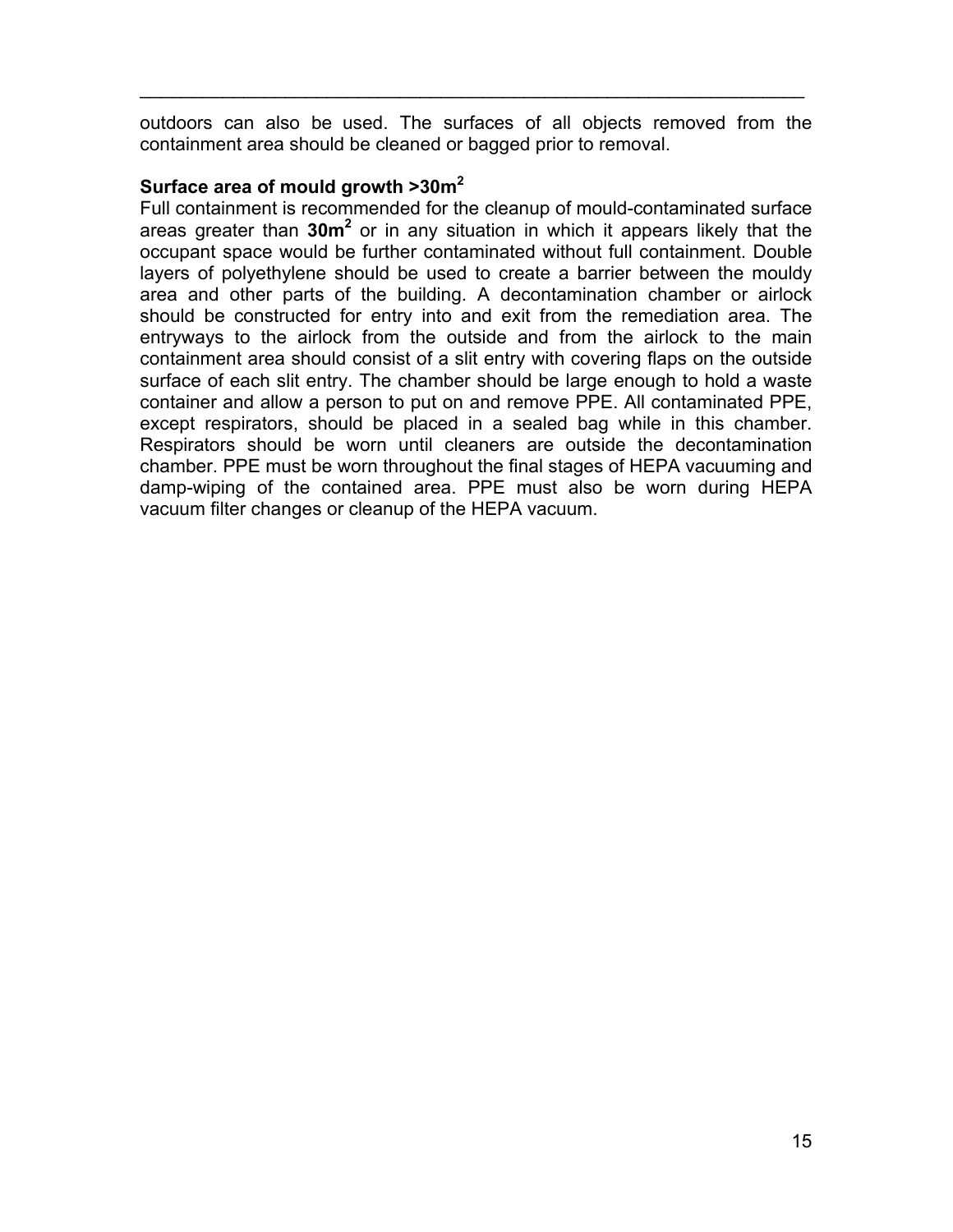## **9. Personal protective equipment (PPE)**

Remediation is likely to disturb the mould and spores will become airborne. The risk of respiratory exposure therefore increases. Skin and eyes must also be protected from contact with mould. Table E summaries the type of PPE that must be worn during the assessment and clean up process.

\_\_\_\_\_\_\_\_\_\_\_\_\_\_\_\_\_\_\_\_\_\_\_\_\_\_\_\_\_\_\_\_\_\_\_\_\_\_\_\_\_\_\_\_\_\_\_\_\_\_\_\_\_\_\_\_\_\_\_\_\_\_\_\_

As previously stated, areas larger than  $3m^2$  must be remediated by specialist contractors who are responsible for the specification and supply of their own PPE.

#### **Respirators**

Respirators are filtering devices that will protect cleaners from inhaling airborne moulds, mould spores and dust.

Cleaning small areas  $\leq 3m^2$ 

- A FFP3 (high efficiency to EN 149 standard) half mask should be worn. Cleaning large areas  $>3m^2$
- A full face forced air purifying respirator with P3 filter should be used. Only persons trained in the use of the respirator should be involved in clean up.

#### **Protective clothing**

- For small jobs overalls can be worn. For medium or large clean up/remediation jobs a disposable overall with hood is recommended such as a Tyvek suit. This prevents the spread of mould spores on clothing and prevents skin contact.
- Long rubber or nitrile gloves should be worn.

#### **Eye Protection**

• Eyes should be protected by wearing fitted goggles, which comply to standard EN 166, or a full face respirator. Safety glasses or goggles with vent holes will allow mould spores contact with eyes and should not be worn.